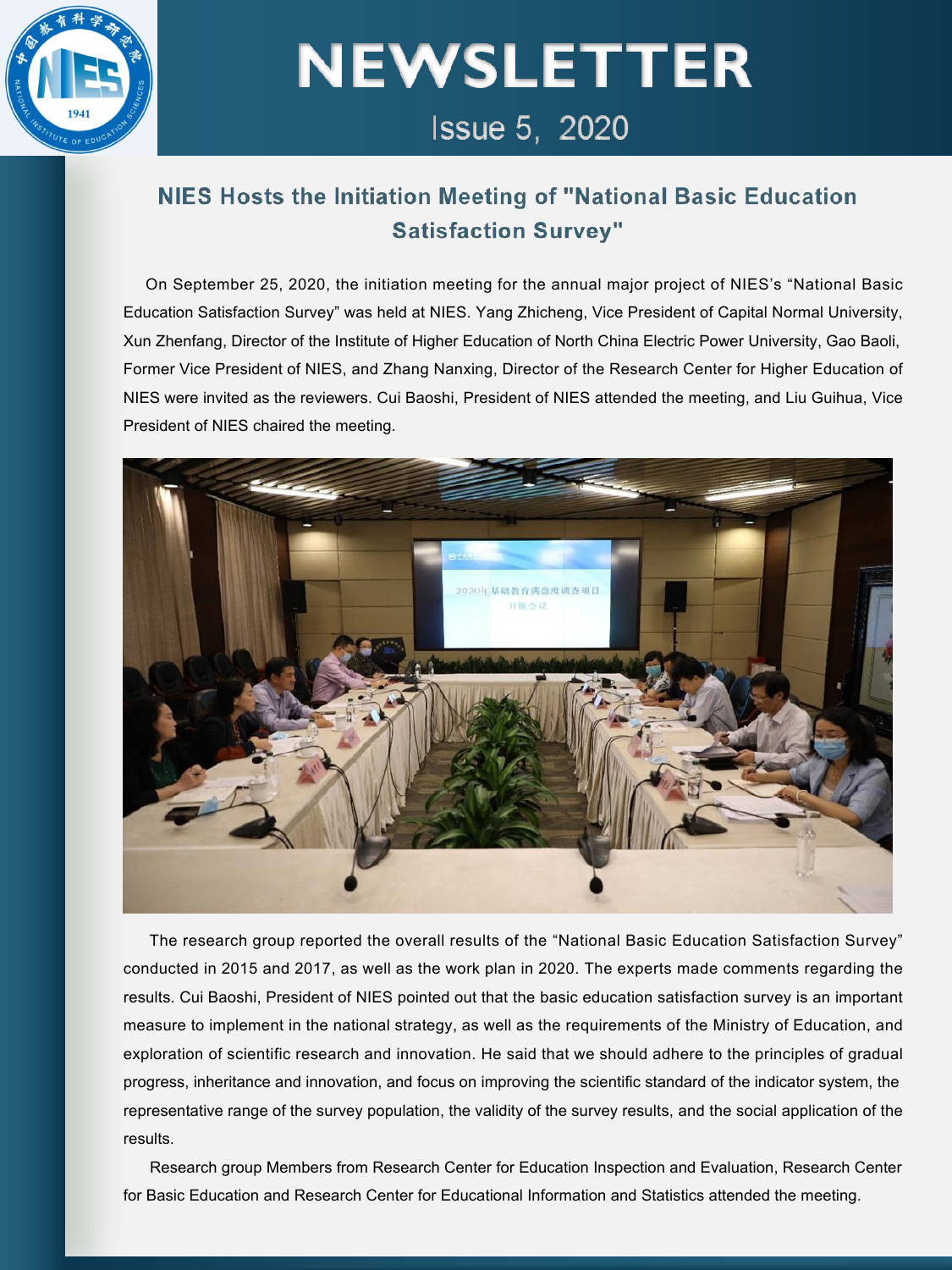

### **NEWSLETTER Issue 5. 2020**

#### **Challenges and Solutions of Chinese Private Education in the New Normal of COVID-19**

The NIES research group conducted interviews among 203 principals of private schools and training organizations in Beijing, Shanghai, Xi'an, and Shijiazhuang from April to June in 2020. It seeks to investigate policies supporting the development of private schools during the pandemic as well as problems and challenges encountered by them.

The challenges of private kindergartens would be lack of income which leads to loss of teachers; the training organizations are subject to decruitment; private schools, vocational organizations and higher education institutes are gradually adapting to online education which affects the issue of tuition and accommodation fee: vocational organizations also face the problem of low enrollment in the spring term. Local governments endeavour to issue policies on supporting the **the conduct of private schools or kindergartens via** development of private schools or kindergartens via ways of financial aid, tax and rent exemption and reduction, halving of social security fee, postponement of annual inspection, credit aid, etc. However, there are problems during the implementation of these policies in the new normal of pandemic: the imbalance of policies among regions; not benefited from rent reduction in practice; tax supporting policies failing to solve the problems of schools without income at all; inexplicitly of rules regarding tuition fee under the background of online education which leads to dissatisfaction among parents; the urgent demand of credit aid; the lack of high-quality and diverse education resources for online education; the need of revision on security policies on the operation of schools.

Therefore, the research group suggests to advancing the implementation of supporting policies, establishing mechanism of inspection on tuition fee of online education, increasing the amount of credit aid to private schools, establishing online education standards and providing technical and training support, and improving the enrollment rate for vocational organizations.

#### **Educational Science Publishing House (ESPH) Hosts the Book Launch of "A Brief History of Future's Education"**

ESPH hosts the book launch of "A brief history of future's education" entitled "The future has come: the way of learning in this changing age" on 8 September 2020. Professor Shi Zhongying, from Institute of Education in Tsinghua University; Professor Li Zhengtao from School of Education in East China Normal University; Professor Yu Wei from Northeast Normal University; Principal Liu Chang from Zhongguancun No.1 Primary School; and Principal Xia Qingfeng from Beijing Middle School attended the conference and exchanged views on education reform for the future.



The book "A Brief History of future's education", published by ESPH, displays the challenges encountered in education based on the prediction of the development of human society in the next few decades, and emphasizes the importance of reform and innovation. The authors analyze the preferable learning modes by learners grown up under the background of internet and encourage innovation of opinions among teachers and educators. As they put it, teachers and educators should be innovative with students during the process and emphasize the development of core competencies for the future society.